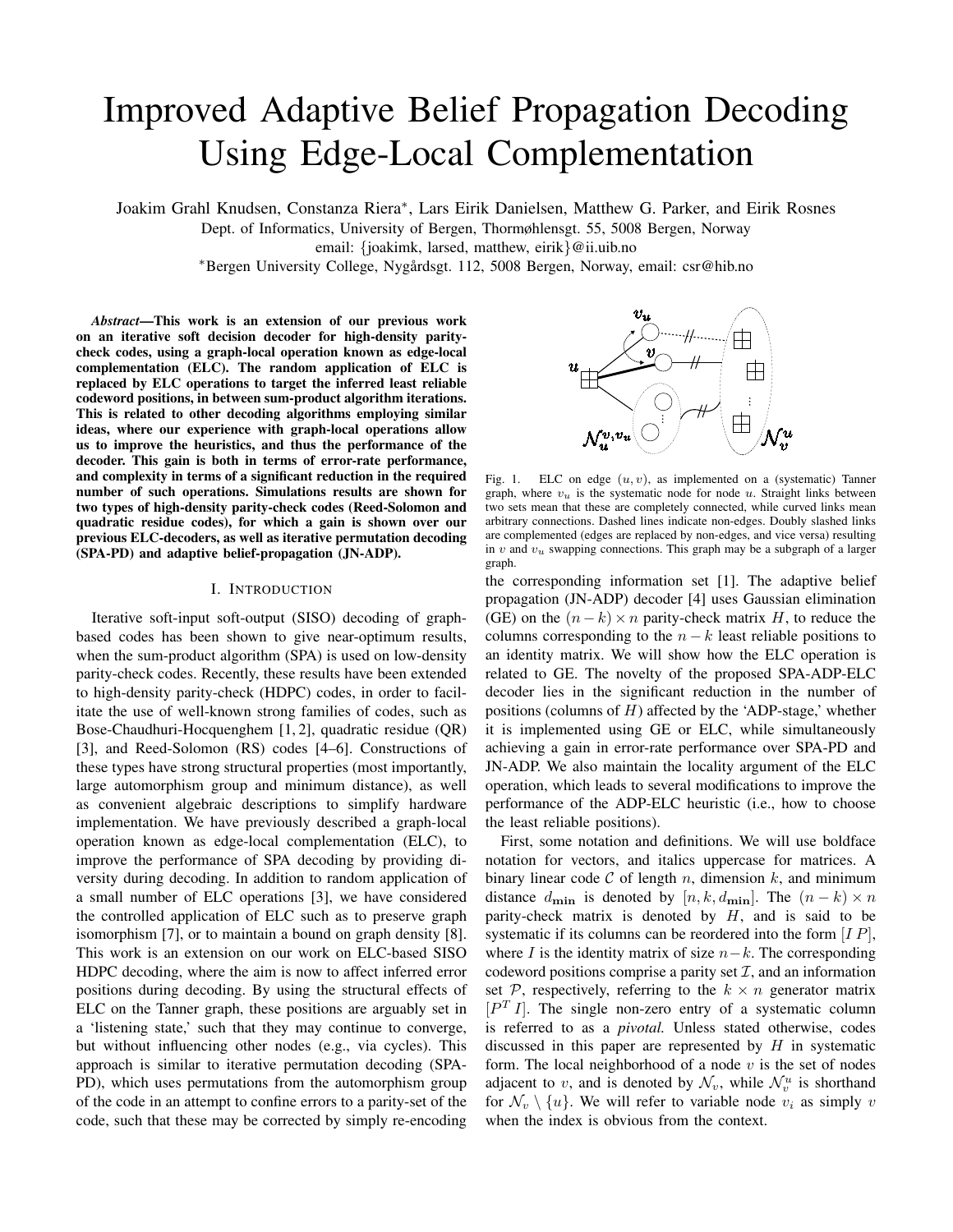

Fig. 2. The SPA update of a degree-2 variable node,  $v$ .

## II. ELC ON A TANNER GRAPH

ELC is defined on a simple graph,  $G = \begin{pmatrix} 0 & P \\ P^T & 0 \end{pmatrix}$ , cor-ELC is defined on a simple graph,  $G = \begin{pmatrix} p^T & 0 \end{pmatrix}$ , corresponding to a code in systematic form  $H = [I \ P]$ , or, equivalently, a Tanner graph  $\mathbf{TG}(H) = \begin{pmatrix} 0 & H \\ H^T & 0 \end{pmatrix}$ . We have previously described ELC on  $TG(H)$  by going via G [3]. We will now discuss the implementation of ELC as directly applied to  $TG(H)$ . ELC requires that H is systematic, and since it is natural to assume there are no repeated columns, each row  $u$  has a unique pivotal. Let this single adjacent node to u be denoted by  $v_u \in \mathcal{I}$ . The implementation of ELC on  $TG(H)$  is to complement the edges connecting  $\mathcal{N}_u$  and  $\mathcal{N}_v^u$ , as shown in Fig. 1. By definition, v is adjacent to all nodes in  $\mathcal{N}_v$ , whereas the systematic node  $v_u \in \mathcal{N}_u$  is not connected to  $\mathcal{N}_v^u$  at all. Thus, the complementation entails the effect of swapping the connections of these nodes, or, equally, the corresponding two columns in H. Since  $v_u \in \mathcal{I}$ and  $v \in \mathcal{P}$ , this is a swap between  $\mathcal I$  and  $\mathcal P$ . Note that ELC on  $(u, v_u)$  has no effect, as  $\mathcal{N}_{v_u}^u = \emptyset$ . A maximum of  $n - k$  ELC 'independent' ELC operations may be applied to  $TG(H)$ –one per row.

It is readily verified that ELC is a graph implementation of the row-additions performed to reduce a column to systematic form during GE. As such, we may define GE (on a systematic matrix) as  $n - k$  ELC operations. For completeness, we mention that the above described operation applied to a nonsystematic  $TG(H)$  will reduce the corresponding column to systematic form. For reference, we may define this as nonsystematic ELC.

### III. ADAPTIVE BELIEF PROPAGATION

The idea of incorporating the inferring and moving of errors into solvable positions as part of a decoding algorithm, was suggested by MacWilliams and Sloane for their algebraic permutation decoder (PD) [9]. PD has recently been extended to an iterative algorithm [1, 7], SPA-PD, so as to further benefit from SISO decoding. In a similar fashion, JN-ADP attempts to produce an identity submatrix in the columns corresponding to error positions, by means of GE on  $H$  [4]. The GE operation affects individual columns independently, and can be targeted directly to the desired  $n - k$  positions, whereas a permutation generally affects all  $n$  positions of the code.

Over an additive white Gaussian noise (AWGN) channel, the error positions are obviously unknown to the receiver. However, simple heuristics exist to infer the reliability of the *a posteriori* probability (APP), or state value, at a position. Using binary phase-shift keying (mapping  $0 \rightarrow +1, 1 \rightarrow -1$ ), the received noisy vector is  $y_i = (-1)^{x_i} + e_i$ ,  $0 \le i < n$ , where x is a codeword and e is AWGN. In the log-likelihood ratio (LLR) domain, the magnitude  $|L_j^v|$  serves as a measure

on the reliability of the APP at position  $v$ , in iteration  $j$ . Note that  $L_0^v \triangleq \frac{2}{\eta^2} y$ , where  $\eta$  is the standard deviation of the AWGN. The JN-ADP algorithm begins by sorting the  $n$  codeword positions according to increasing magnitude. Let the corresponding permutation be  $\sigma$ , such that  $\sigma_j = i$ ,  $0 \leq j, i \leq n$ , if  $v_i$  is the j'th least reliable position. Let  $K = \sigma(L)$  be the sorted sequence of APPs, and define a counter,  $\delta$ . Then, for each row  $0 \leq j - \delta < n - k$  of H, a pivotal is attempted in column  $h_{K_j}$  (position  $K_j$ ) at row index  $j - \delta$ . The placement of a pivotal in a column is not important for SPA decoding, yet, an important aspect of JN-ADP is to avoid cancellations, where several pivotals affect the same row. Due to the nature of GE, a pivotal is unique not only to its column, but also to its row, in that any repeated application (within the same GE-stage) on the same row will replace the previous pivotal in that row. As  $K$  is processed in order of improving reliabilities, any such cancellation must have a counter-productive effect on performance (this is easily verified by simulations). To avoid this, JN-ADP processes the rows in an ordered fashion. If  $h_{K_j}$  is zero in row entry  $j - \delta$ , then let  $j' > j - \delta$  be the first non-zero row entry in  $h_{K_j}$ . Row j' is then added onto row  $j - \delta$ , such that a pivotal may be made here. As such, the GE-stage does work even when position  $K_j$  is already in  $\mathcal I$ . Only when the column is zero in all coordinates  $j' \ge j - \delta$  will JN-ADP skip to the next position,  $K_{j+1}$ , and increase  $\delta$  by 1. The GE-stage ends when  $j - \delta = n - k$ , or, failing that, when **K** is exhausted. As described in [5], the aim of JN-ADP is to affect as many unreliable positions as possible in each GE-stage. Usually,  $\delta$ is small, such that one GE-stage does  $p \approx n - k$  pivotals to produce a new  $\mathbf{TG}(H)$ .

# *A. Isolating Weak Positions*

The presence of weight-1 columns in  $H$  has a significant impact on the flow of messages in SPA decoding. As illustrated in Fig. 2, the Tanner graph equivalent of a weight-1 column in  $H$  is a variable node of degree 1, not counting the Forneystyle input half-edge, y. This node is minimally connected to  $TG(H)$ , and is not part of any cycles. The SPA-rules must adhere to an extrinsic principle, in which the message passed out on any edge is independent of the incoming message along that same edge. This message is the marginal for the variable encoded by the edge. The SPA rule for a check node is the parity (XOR) function of its incoming messages, which we denote by  $f(\Theta)$ . Thus, the marginal on v is  $f(\Theta \setminus v)$ , providing  $v$  with updated information from the rest of the graph. For a variable node in the LLR domain, the SPA rule is simple summation. When  $v$  is systematic, the APP is  $L^v = y + f(\Theta \setminus v)$ , and the node can only relay its input message,  $L^v - f(\Theta \setminus v) = y$ , to the single adjacent check node. This variable node may be said to be in a listening or passive state. If such a position is unreliable, it will not disturb the rest of the graph, while receiving information to help it converge.

Still, the gain of JN-ADP can not be accredited to this isolation effect alone. Specifically, it is known that modify-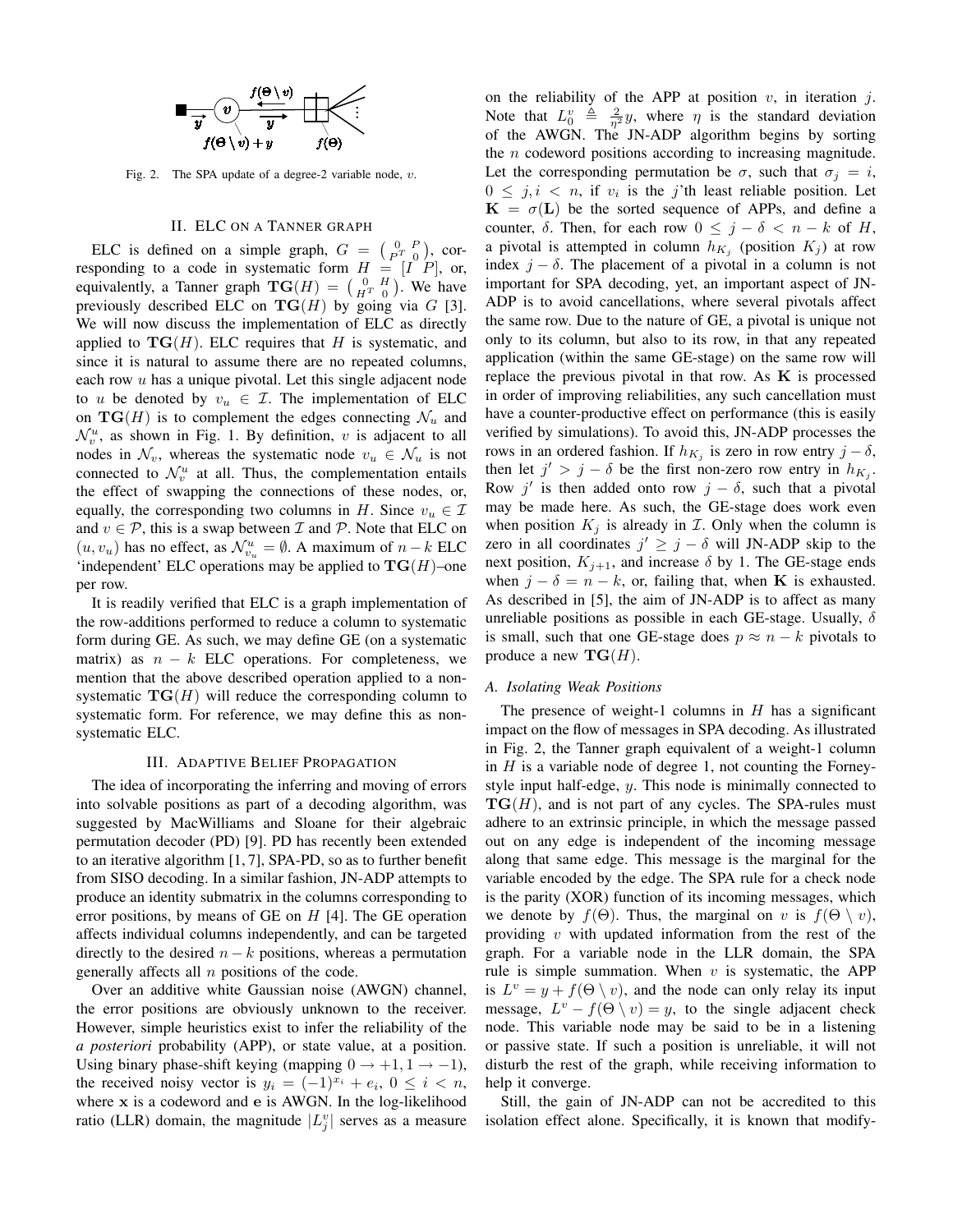**Example 1** (ADP-ELC-stage)**.** *Consider the extended Hamming* [8, 4, 4] *code,* H*, and some decoder state (vector of APPs),* L*. The actual values are not important for an example, so we focus directly on a permutation,* σ*. The bipartition is indicated (in* σ*) by underlining the indices of positions in* P*. The current position (column) to consider for ELC is indicated by a star symbol over* H*. This ELC-stage ends after two ELC operations.*

$$
H = \begin{bmatrix} 0 & 1 & 2 & 3 & 4 & 5 & 6 & 7 \\ 0 & 1 & 0 & 0 & 1 & 1 & 0 & 1 \\ 0 & 0 & 0 & 1 & 0 & 1 & 1 & 1 \\ 0 & 0 & 0 & 1 & 0 & 1 & 1 \\ 0 & 0 & 0 & 0 & 1 & 0 & 1 \\ 0 & 0 & 0 & 0 & 0 & 1 & 1 \end{bmatrix} \longrightarrow H = \begin{bmatrix} 0 & 1 & 2 & 3 & 4 & 5 & 6 & 7 \\ 1 & 1 & 0 & 0 & 0 & 1 & 1 \\ 1 & 1 & 0 & 0 & 0 & 0 & 1 & 1 \\ 0 & 0 & 0 & 1 & 0 & 1 & 1 \\ 0 & 0 & 0 & 1 & 0 & 1 & 1 \\ 0 & 0 & 1 & 0 & 0 & 1 & 1 \\ 0 & 0 & 0 & 1 & 0 & 1 & 1 \\ 0 & 0 & 0 & 1 & 0 & 1 & 1 \\ 0 & 0 & 0 & 1 & 0 & 1 & 1 \\ 0 & 0 & 0 & 1 & 0 & 1 & 1 \\ 0 & 0 & 0 & 1 & 0 & 1 & 1 \\ 0 & 0 & 0 & 0 & 0 & 1 & 1 \\ 0 & 0 & 0 & 0 & 0 & 1 & 1 \\ 0 & 0 & 0 & 0 & 0 & 1 & 1 \\ 0 & 0 & 0 & 0 & 0 & 1 & 1 \\ 0 & 0 & 0 & 0 & 0 & 1 & 1 \\ 0 & 0 & 0 & 0 & 0 & 0 & 1 \end{bmatrix} \longrightarrow H = \begin{bmatrix} 1 & 1 & 3 & 3 & 4 & 5 & 6 & 7 \\ 1 & 1 & 0 & 0 & 0 & 0 & 1 \\ 1 & 0 & 0 & 0 & 0 & 1 & 1 \\ 0 & 0 & 0 & 0 & 0 & 1 & 1 \\ 0 & 0 & 0 & 0 & 0 & 1 & 1 \\ 0 & 0 & 0 & 0 & 0 & 0 & 1 \\ 0 & 0 & 0 & 0 & 0 & 0 & 1 \end{bmatrix}
$$

$$
\sigma = \begin{pmatrix} 5 & 1 & 2 & 3 & 4 & 5 & 6 & 7 \\ 1 & 1 & 0 & 0 & 0 & 0 & 1 \\ 0 & 0 & 1
$$

ing the structure of  $TG(H)$  during SPA decoding may, in itself, improve performance [2, 3, 5, 10, 11]. Such diversity will change the structure of cycles, change the node-degree distributions (as with irregular low-density parity-check codes), and, generally, alter the flow of messages during SPA decoding. After the GE-stage, the new  $TG(H)$  is initialized for the next SPA iteration, by damping each variable node. Damping involves scaling down the extrinsic contribution to the APP by a damping coefficient,  $0 < \alpha < 1$ . This is then accumulated on the input, to initialize the next iteration with

$$
L_{j+1}^v := L_j^v + \alpha \Gamma_j^v,\tag{1}
$$

where  $\Gamma_j^v = \sum_{u \in \mathcal{N}_v} \mu_j^{v \leftarrow u}$ , the sum of messages incoming to v in iteration j, and  $\Gamma_0^v \triangleq L_0^v$ . The (global) damping stage, (GD) applies (1) to all variable nodes in  $TG(H)$ . This slightly complicates the argument of isolating a variable node, as the input to  $v$  is no longer fixed to the channel value  $y$ . As JN-ADP uses a constant damping coefficient, the accumulation may be expressed as,

$$
L_{j+1}^v = y + \alpha \Sigma_{j'=1}^j (\Gamma_{j'}^v - \Gamma_{j'-1}^v).
$$

Thus, damping never affects the channel value, and we see that the accumulation is negligible when  $\alpha$  is small, such that the isolation argument may still hold.

## IV. SPA-ADP-ELC

Let us initially describe the proposed SPA-ADP-ELC algorithm simply as SPA iterations interspersed with an ADP-ELC-stage acting on a number  $0 \le p \le n - k$  of the least reliable positions. From the graph-local ELC perspective, however, certain distinctions from the JN-ADP algorithm naturally occur. Let us first point out that, although the process of sorting the APPs is indeed a global operation, it is possible to approach the problem from a graph-local perspective.

The first distinction is that SPA-ELC decoding has been shown to be effective for  $p \ll n - k$ , meaning a reduction in complexity – the major concern with JN-ADP. Some further distinctions arise from the description of ELC. ELC requires that  $H$  is in systematic form, and we observe that the GEstage of JN-ADP will immediately reduce any  $H$  to systematic form. For a systematic node  $v_u \in \mathcal{I}, \mathcal{N}_v^u = \emptyset$ , such that ELC on  $(u, v_u)$  has no effect. While processing K, we may immediately skip any position already in  $I$ . The cancellation issue is handled by flagging the check node,  $u$ , as 'used,' such that it will not be considered again in this ADP-ELC-stage.

We have previously described how the technique of damping may be simplified to affect only the edges affected by ELC [3]. If an operation acts locally on only certain nodes in  $TG(H)$ ,

we may restrict (1) to these nodes. For example, ELC on  $(u, v)$ entails damping of variable node  $v$ , which also serves to place outgoing messages onto the new edges inserted by ELC. This, by itself, has a beneficial effect on performance, and we refer to this as local damping (LD). The following sections discuss some further benefits of a local ADP-ELC-stage.

–

## *A. Improved Heuristic to Select ELC Positions*

Consider the implicit 'swap effect' involved in ELC on  $TG(H)$ . Extending the argument made for JN-ADP – namely, to move (isolate) the least reliable positions into  $P(T$ -part of  $H$ ) – it is equally reasonable to ensure also the converse; that the positions moved into  $\mathcal I$  are the most reliable positions. The procedure is simple and graph-local. Given a position,  $v$ , rather than only choosing arbitrarily among the unused adjacent check nodes  $u \in \mathcal{N}_v$ , the ADP-ELC algorithm chooses the check node  $u^* \in \mathcal{N}_v$  for which the induced swap is with the most reliable systematic position adjacent to  $\mathcal{N}_v$ ,

$$
u^* = \underset{u \in \mathcal{N}_v, \ |v_u| > |v|}{\operatorname{argmax}} |v_u|. \tag{2}
$$

In the event where  $u^* = \emptyset$ , no ELC is possible for this position, and ADP-ELC moves on to the next-worst position. For completeness, we mention that in the event that the best edge is not unique, the heuristic will simply select and return the first instance encountered. However, as this is unlikely to occur for real-valued APPs, we will simply view these edges as equally good choices, and not attempt to refine the response to this situation. The ADP-ELC(p) algorithm processes the p first information positions in  $K$ , applying (2) to determine the ELC locations. No additional measures are needed to avoid the cancellation problem. The algorithm simply works from both ends of K, pairing the leftmost (weakest) information position with the rightmost (strongest) parity position. The resulting ELC swaps the corresponding positions across the bipartition, and requires that we keep track of the bipartition ( $I$  and  $P$ ). This simple approach avoids the cancellation issue, in that the systematic positions corresponding to the 'used' rows, become non-systematic – but, with large magnitude – due to the swap.

**Lemma 1.** *Although variable nodes share the same check nodes, the proposed heuristic will never repeatedly choose the* same check node  $u^*$  within an ADP-ELC-stage.

*Proof:* Consider two positions, v and w, which are both adjacent to the same check node, u. Without loss of generality, say  $|v| < |w|$ , so we first consider v. Then, (2) gives  $u^* = u$ , and we perform ELC on  $(u, v)$  such that  $v<sub>u</sub>$  becomes nonsystematic, and the systematic node of  $u$  is now  $v$ . When we later consider w, choosing the same  $u^* = u$  would entail a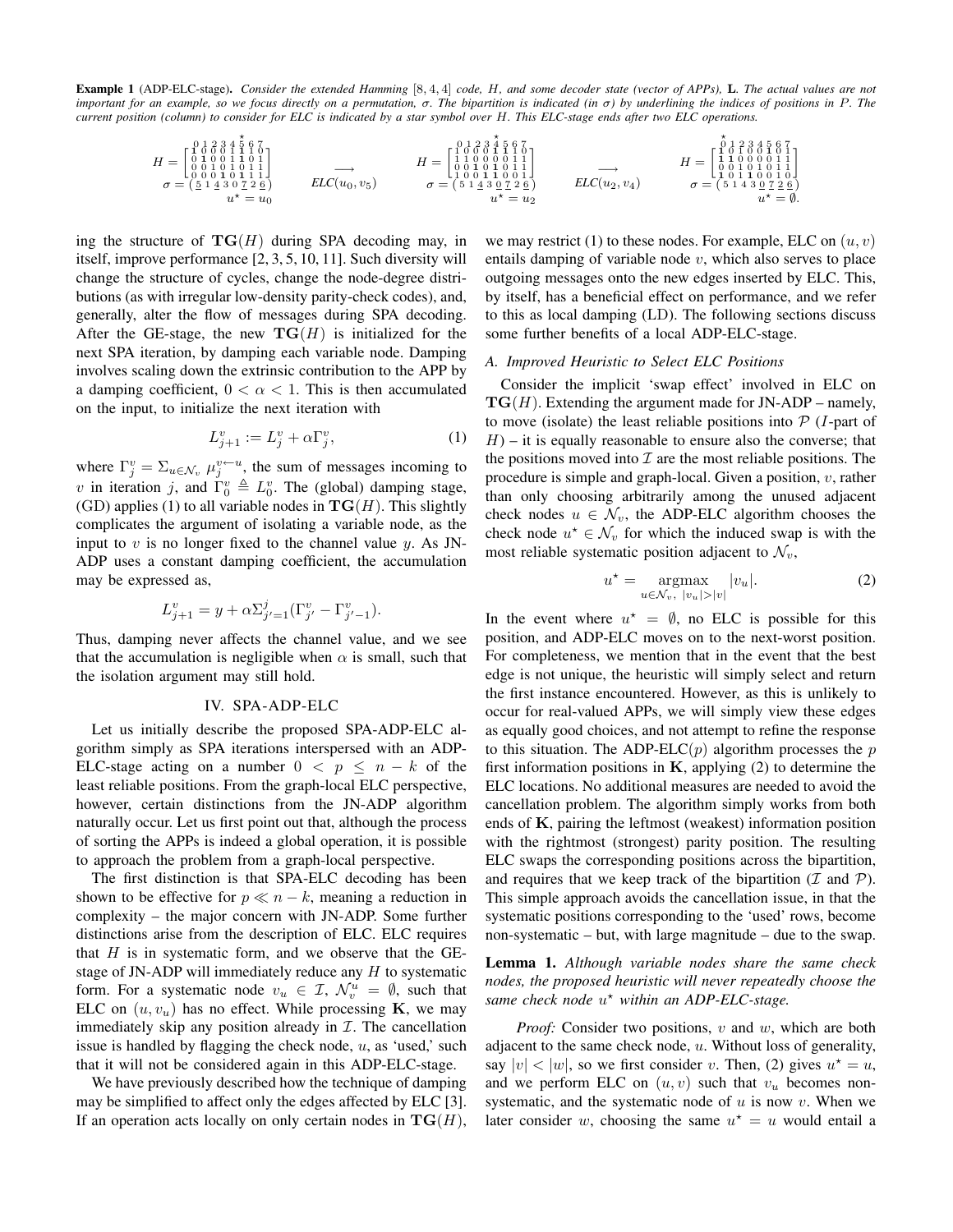swap of  $w$  with  $v$ , thus cancelling the previous swap. However, this choice of  $u^*$  is not possible, because  $|v| < |w|$ .

Example 1 shows a case, where  $v = v_5$  and  $w = v_4$ , both adjacent to  $u = u_0$  (row 0). When considering  $v_4$ , we can not choose again  $u^* = u_0$ , since  $v_u = v_5$  and  $|v_5| < |v_4|$ .

As a final issue, consider the situation when we reach a position  $v_{u\star}$ , which has already been involved in a swap with some other position v. This means that  $v_{u\star}$  has been moved from  $P$  to  $I$  (I to P-part of H) within this ADP-ELC-stage. The proposed scheme will never do a second ELC on an edge adjacent to this node, which would cancel the previous swap.

**Lemma 2.** *A position swapped from* P *into* I *will not be subject to any subsequent ELC, within the same ADP-ELCstage.*

*Proof:* Say the preceding ELC was on  $(u, v)$ , which swapped  $v_u$  into  $\mathcal{I}$ . If the heuristic later reaches this same  $w = v_u$  (before exhausting p), no subsequent ELC is possible for this position. In the initial ELC,  $v<sub>u</sub>$  was the most reliable systematic position adjacent to any  $u \in \mathcal{N}_v$ , such that  $|v_u|$ |v|. However, this now means that  $|w| > |v_{u'}|$ ,  $\forall u' \in \mathcal{N}_w$ , since  $w = v_u$ .

Consequently, (2) yields  $\emptyset$ , and ADP-ELC proceeds to consider the next position in  $K$ . Again, Example 1 shows a case, in the last stage, when  $v = v_0$ . We have now covered all the possible cancellation issues, without any extra bookkeeping or complexity in the ADP-ELC heuristic (apart from keeping track of the bipartition).

# *B. Local-Neighborhood Damping*

As an increasing number of ELC operations is applied to  $TG(H)$ , the overall modification to the graph can no longer be considered to be local. In this situation, we have observed by experiment that local damping does not give the best results. In ELC on  $(u, v)$ , local damping may be extended to all variable nodes  $v \in \mathcal{N}_u$ , without violating the locality restriction. This is referred to as local-neighborhood damping (ND).

# V. RESULTS

The frame error-rate (FER) performance of SPA-ADP-ELC is simulated on the [31, 25, 8] RS code over  $GF(2^5)$  (we use a binary  $[155, 125]$  image), and the  $[48, 24, 12]$  extended QR code. The algorithms are implemented using our generalized SISO HDPC decoder, Algorithm 1. SPA-ADP-ELC $(p, T, \alpha)$  $=$  SISO-HDPC(1, 1, T, 1,  $\alpha$ , ADP–ELC(p), DR), where T is the maximum number of SPA iterations and the damping rule is either LD or ND. JN-ADP $(T, 1, \alpha)$  $=$  SISO-HDPC(1, 1, T, 1,  $\alpha$ , GE, GD), where the GEstage may be implemented by  $n - k$  ELC operations. Since  $I_2 = T$ , and  $I_1 = I_3 = 1$ , these decoders use constant damping. For JN-ADP, we use "Variation A" (avoid degree-1 columns), whereas we do not use "Variation B" (list decoding) [5]. SPA-PD $(I_1, I_2, I_3, \alpha_0)$  $=$  SISO-HDPC $(1, I_1, I_2, I_3, \alpha_0, \text{PD}, \text{GD})$  and SPA- $ELC(p, I_1, I_2, I_3, \alpha_0) =$ SISO-HDPC $(p, I_1, I_2, I_3, \alpha_0, ELC, LD)$ update  $\alpha$  from  $\alpha_0$  to 1. It is interesting to note that the **Algorithm 1** SISO-HDPC $(p, I_1, I_2, I_3, \alpha_0, \text{OP}, \text{DR})$ . Stages **A** and **C** may only apply when implementing the JN-ADP or SPA-ADP-ELC algorithm

- 1:  $\alpha = \alpha_0$ 2: **for**  $I_3$  times **do**
- 
- 3: Restart decoder from channel vector
- 4: **for**  $I_2$  times **do**
- 5: **(C)** HDD stage. RS-code only.
- 6: Stop if syndrome check is satisfied
- 7: Apply damping rule, DR, with coefficient  $\alpha$
- 8: Apply at random p operations, OP
- 9: **(A)** Random row additions (no degree-1 columns)
- 10: **for**  $I_1$  times **do**
- 11: Apply SPA iteration ('flooding' scheduling)
- 12: **end for**
- 13: **end for**
- 14: Increment  $\alpha$  towards 1
- 15: **end for**

SPA-ADP-ELC decoder outperforms SPA-PD on the QR code, which has a very large automorphism group [3]. For  $SPA(T)$  and  $SPA-PD$  we use a non-systematic matrix optimized on weight. For both codes, Figs.  $3(a)$  and  $4(a)$ show that the SPA-ADP-ELC decoder also has a gain over the successful JN-ADP algorithm, even when JN-ADP uses "Variation C," a symbol-level hard-decision list-decoding (HDD) stage for the RS code. This gain is attributed mainly to our improved ADP-ELC heuristic, but we also observe a gain due to the modified damping. We may also benefit from an HDD stage, mainly to reduce an error-floor effect. For both codes, the performance is quite near the union bound. We also observe a reduction in the average number of SPA messages computed per frame, due to a reduction in number of SPA iterations. The HDD stage is implemented using a "genie-aided stopping criterion," rather than a list-decoder [5]. As such, the complexity of these two-stage can not be counted in terms of SPA iterations as implemented.

We now focus on the reduction in complexity, in terms of ELC operations. As we increase p from 1 to  $n-k$ , we simulate signal-to-noise ratio (SNR) range 3.5 to 5.0 dB. Figs. 3(b) and 4(b) show the results for SPA-ADP-ELC, for which the FER improves with increasing  $p$ , until an optimal value,  $p^*$ , is reached. As postulated initially, a competetive FER is achieved for  $p^* \ll n-k$ , for a significant reduction in ELC complexity. JN-ADP performance for the same SNR is indicated by the horizontal lines. As we have discussed, an ADP-ELC (or GE) stage is sometimes unable to perform an ELC operation for a given unreliable position. The GE-stage of JN-ADP always does work equivalent to  $n - k$  ELC operations. Define a function,  $\bar{p}(p)$ , to give the average number of ELC operations performed per ADP-ELC-stage, for a given  $p$ . Figs. 3(c) and 4(c) compare  $\bar{p}(p)$  against the linear ELC-complexity of JN-ADP. As stated also in [6], a reduction can be achieved by simply improving the implementation of GE to do no work whenever an unreliable position is already in  $P$ . The plots